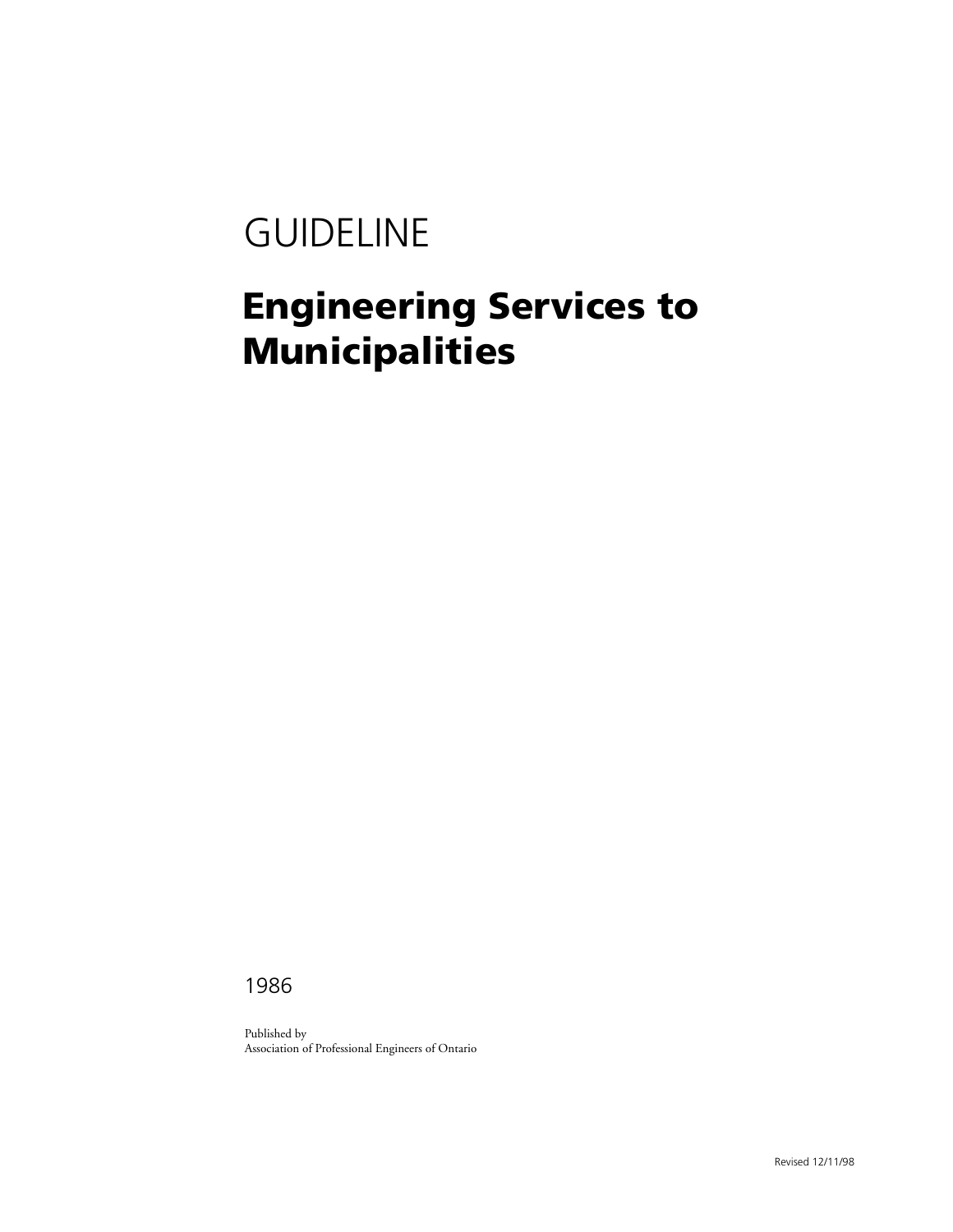## **CONTENTS**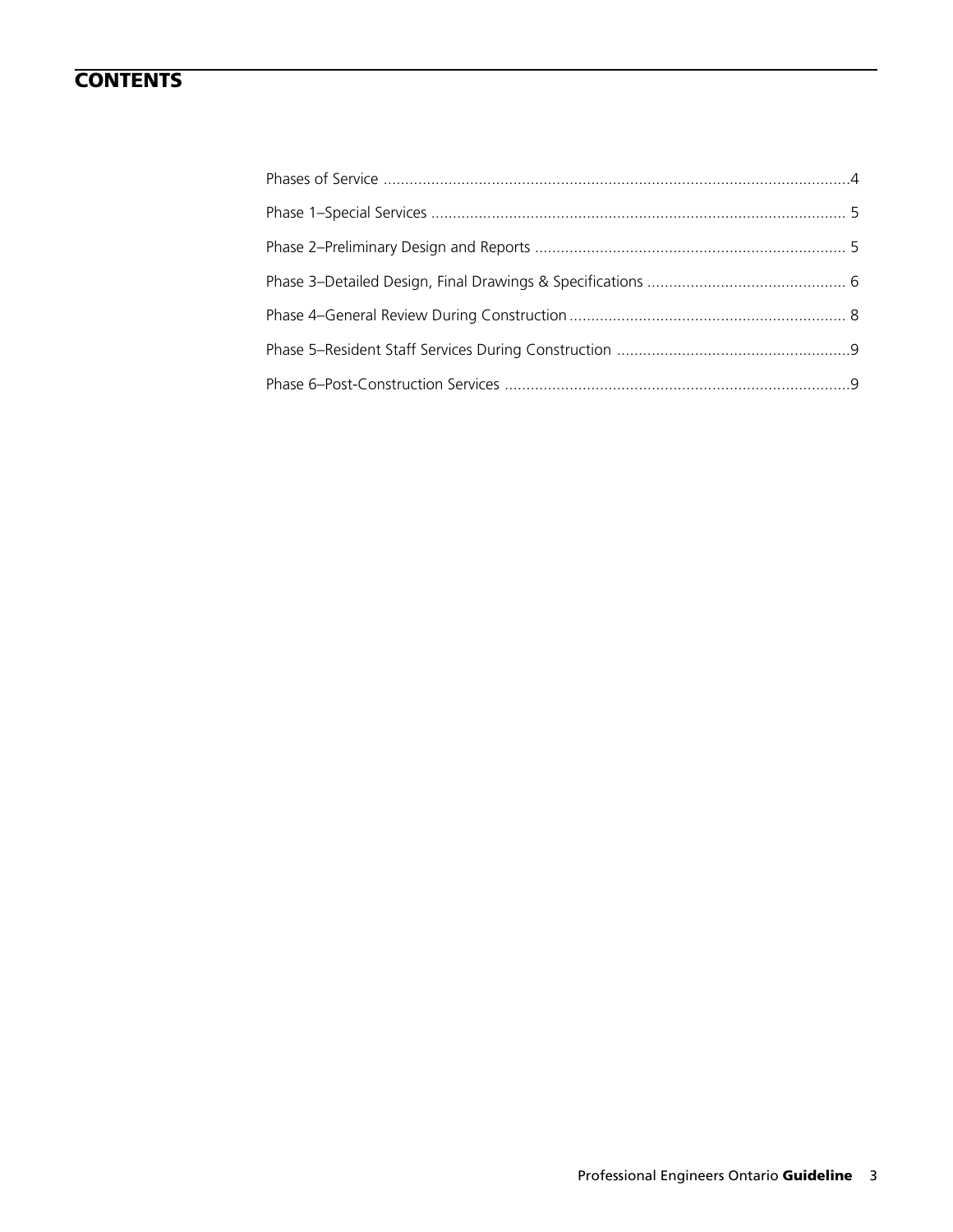## **PHASES OF SERVICE**

<span id="page-2-1"></span>Normally four phases of services are required from engineers during the design and construction of municipal services, as noted in phases 2-5 below. A fifth phase (advisory and special services) and a sixth phase (post-construction services) may be required.

Engineers having a regulatory capacity should also ensure that the services set out below for each phase of the work have been completed as appropriate.

The six phases are:

Phase 1–Special Services

Phase 2–Preliminary Design and Reports

Phase 3–Detailed Design, Final Drawings and Specifications

Phase 4–General Review During Construction

Phase 5–Resident Staff Services During Construction

<span id="page-2-0"></span>Phase 6–Post-Construction Services

## **PHASE 1 - SPECIAL SERVICES**

Most designs require feasibility or predesign investigations to determine which of several alternatives best meets the objectives. The following are examples of additional or special services, some of which may precede the preliminary design and detailed design services described in Phase 2 and Phase 3:

- **◆** Advisory services, including special consultations and advice, preparation of rate structures, research and soil investigations.
- ◆ Preparation of feasibility studies comparing alternative routes for services and alternative methods of construction or materials, which may be appropriate and advantageous in terms of capital cost, land requirements, operating efficiency, or for environmental or energy conservation reasons.
- Public hearings before the Environmental Assessment Board, the Ontario Municipal Board or other public authorities regarding the environmental impact of the project, the financial capability of the municipality, the method of charging for the works and property evaluation for easements and purchases.
- ◆ Appearance in litigation, arbitration proceedings and attendance at hearings on behalf of the municipality.
- **◆** Topographic plans or the obtaining of photogrammetric mapping.
- **◆** Negotiations for easements and purchases.
- ◆ Preparation of local improvement assessment sheets, attendance at the Court of Revision and similar services under The Municipal Act, The Public Utilities Act or The Drainage Act.
- ◆ The allocation of costs between the municipality and other municipalities, authorities or private interests, including the administration of extended financial arrangements, computation of principal and interest, and preparation of accounts.
- ◆ Additional services required by reason of contractor's insolvency.
- ◆ Changes in design made necessary or desirable by factors beyond the control of the engineer.
- ◆ Preparation of special progress certificates and final certificates for subsidy payments, grants or rebates.
- ◆ Carrying out prolonged negotiations with public authorities on behalf of the municipality.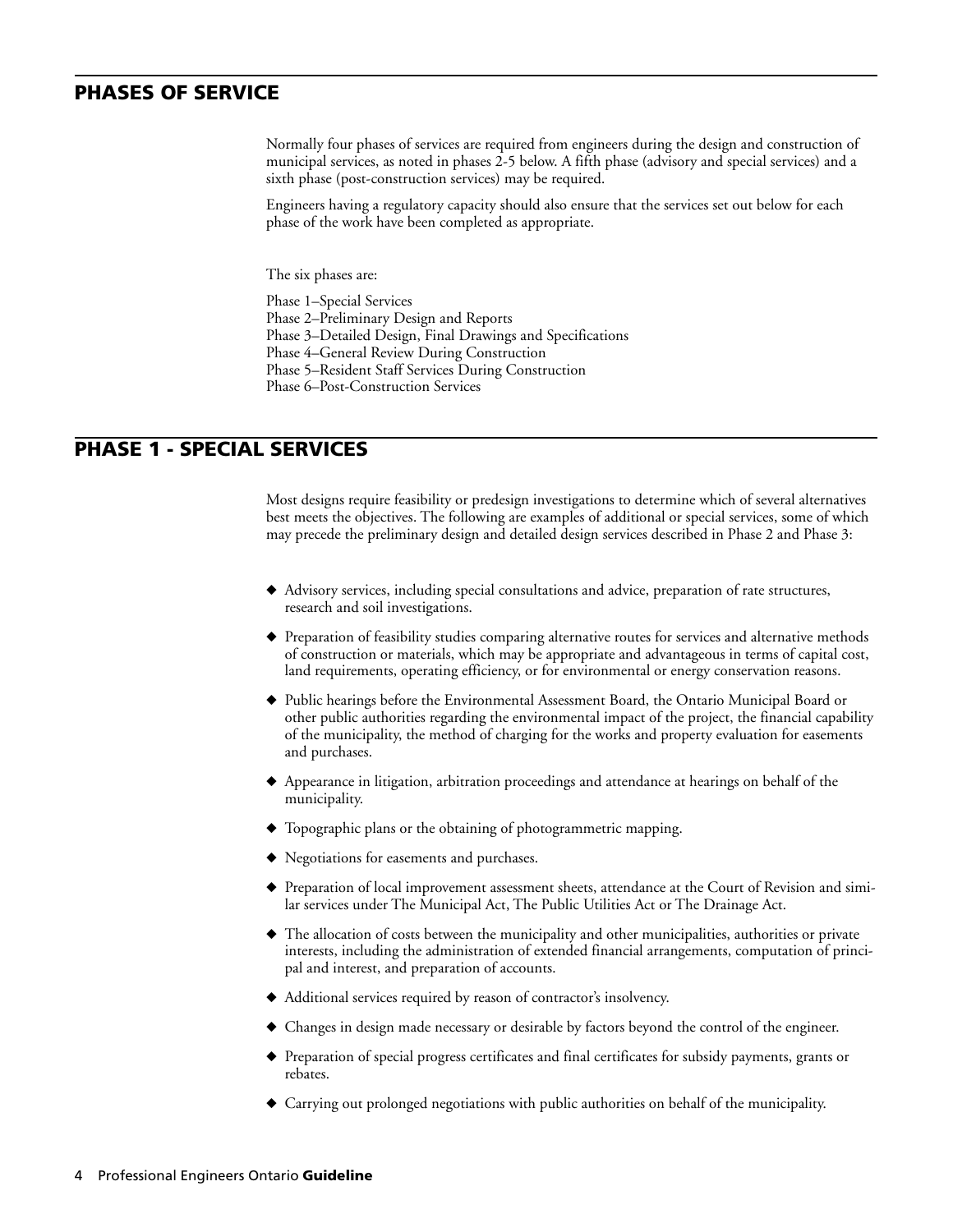## **PHASE 2- PRELIMINARY DESIGN AND REPORTS**

### <span id="page-3-0"></span>**2.1 Outline of Services**

The engineer should prepare preliminary plans or reports in the form of drawings and text outlining the nature of the project, a summary of the principal design standards, an outline cost estimate and the extent of services and recommendations. This work is sometimes identified as the preliminary "Engineering Report" but is not to be confused with predesign and feasibility studies, which are included in Phase 1 -Special Services.

### **2.2 Services to be Provided**

The engineer should provide the following preliminary services in connection with the functions shown:

#### 2.2.1 Attend Meetings

Meet with the appropriate representatives of the municipality, including the municipal engineer, planning director, works committee or council, to:

- ◆ obtain full information on existing and proposed municipal services, roads and other facilities;
- **◆** determine the municipality's standard criteria for design;
- ◆ determine the extent of engineering services to be provided and the manner of presentation, and
- ◆ determine the municipality's practice for the sharing of costs with other public authorities, private developers and the public.

#### 2.2.2 Familiarization

Conduct a physical reconnaissance and review topographical maps of the project area to ascertain the location, topography, drainage and existing municipal services.

#### 2.2.3 Planning

Study existing plans and reports define zoning and land use and predict the rate and direction of probable community and traffic growth, and apply these factors to the design, as may be required.

#### 2.2.4 Preliminary Design

#### **a) Sewers and Watermains**

Carry out preliminary design of sanitary sewers and water distribution systems in accordance with accepted engineering practice and, where applicable, with standards established by the local municipality and other regulatory authorities. In the design of each of these systems, take into consideration the present and future land use, the areas to be serviced, the pipe location, size, depth, material and bedding, suitable inlets and outlets, the design and location of catch-basins, maintenance holes, hydrants, building connections and other appurtenances.

#### **b) Plants and Associated Works**

Incorporate sound functional design into all structures, including equipment forming parts of pumping stations, water purification and pollution control plants. When required to design plants will be used for process operations, engineers should avail themselves of special processes may be used, including the nature of, and factors governing, the process.

They should evaluate the various processes, types of instrumentation, automation, etc., and should recommend the adoption of a specific process and type of control, while remaining aware of the required results, the economy of construction, operation and maintenance. Due consideration should be given to the planning and preliminary design of all energy consuming facilities to minimize the impact on future energy demands. This consideration should include energy conservation and utilization practices in the selection of machinery, the location and orientation of structures, and the insulation of buildings.

The engineer, where directed, should produce suitable procedures and documents for the pre-selection of machinery and equipment. A diagrammatic flow-sheet and hydraulic flowsheet should be pro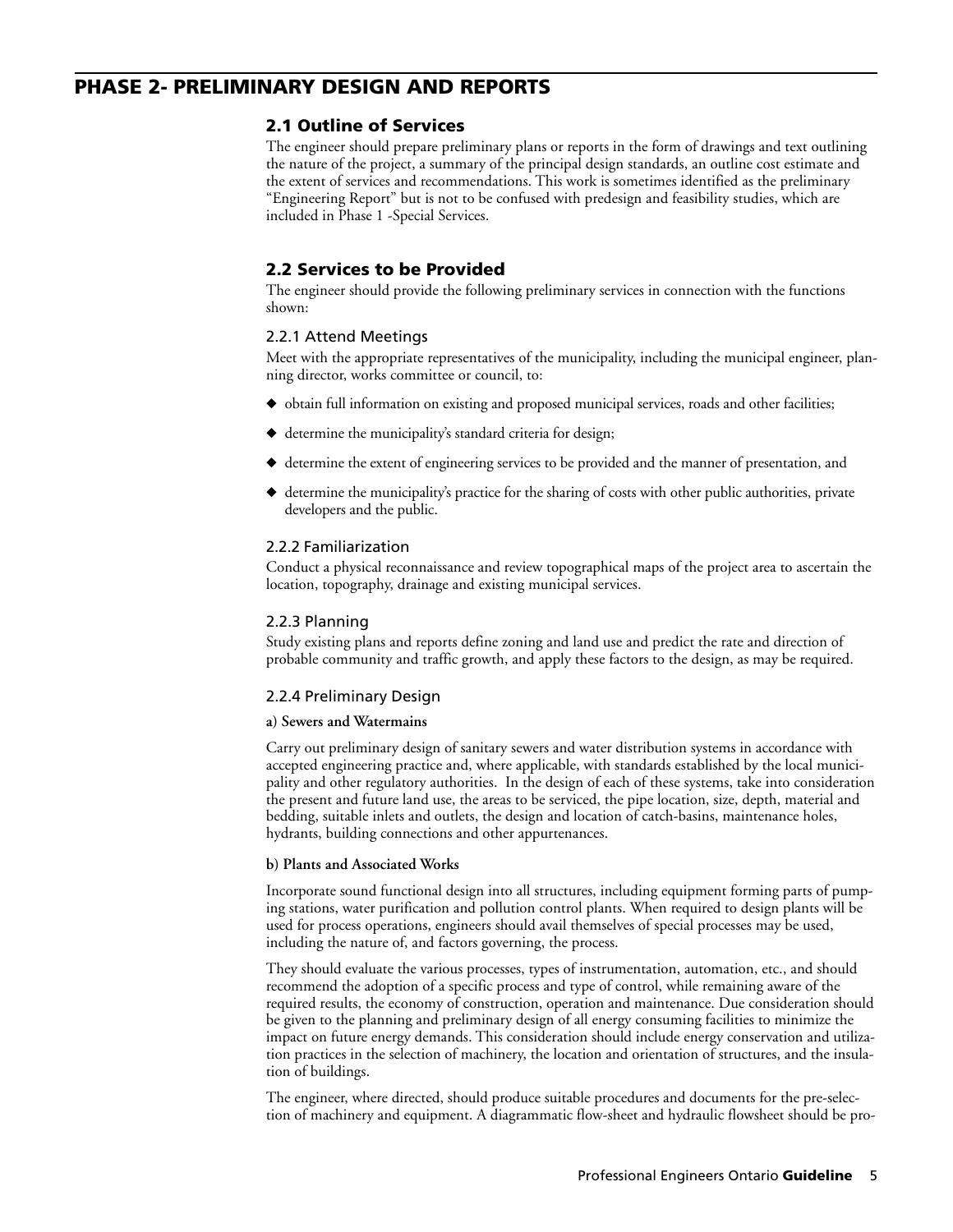vided for treatment plants. An original process design is not a part of this preliminary design service, but is considered to be a special service.

#### **c) Road and Street Construction**

Establish the design criteria essential for a proper design consistent with the municipality's long-range land-use and traffic plans. Traffic and land-use studies will assist in providing design criteria to establish the type of street, traffic density, design speed, sight distance, grade and curvature. A further study of the adjacent land use and proposed environmental considerations should provide design criteria for the best dimensional arrangement of the pavement, median, shoulders, right-of-way, intersecting roads, bus bay entrances and other cross section elements. The subsequent engineering design of the subgrade, pavement, sidewalks, curbs and gutters, drainage, utility relocations, minor structures and railway crossings should then be carried out in accordance with accepted practice. Due consideration should be given to such ancillary features as illumination, signs, signals, fences, landscaping and zone painting.

#### 2.2.5 Environmental

Environmental parameters, which have been defined during the predesign studies, should be highlighted and identified, and included in the preliminary design process.

#### 2.2.6 Soils

Existing soils data should be assembled and evaluated. On the basis of this evaluation, a preliminary soils investigation program shall be carried out to obtain sufficient data to permit appropriate decisions to be made during the preliminary design stage. This soils investigation program is part of Special Services.

## **PHASE 3 - DETAILED DESIGN, FINAL DRAWINGS & SPECIFICATIONS**

#### <span id="page-4-0"></span>**3.1 General**

The engineer should design all structures and facilities to serve the best interests of the public, with due regard for environmental concerns, capital cost and operating efficiency in accordance with current engineering practice and acceptable standards established by the municipality and regulatory authorities.

#### **3.2 Services to be Provided**

#### 3.2.1 Surveys

The engineer should obtain detailed profiles and cross sections for the detailed design and computation of tender quantities, as necessary.

#### 3.2.2 Soils

The engineer should prepare a soils investigation program that will subsequently provide all of the subsurface data required for the detailed design. Such a program should include location of boreholes, laboratory work and recommendations in respect to loads, and any special conditions that must be satisfied during construction of the work. The soils investigation is normally carried out as part of Special Services.

#### 3.2.3 Drawings

Engineers should endeavour to standardize plan sizes and scales in the best interests of their clients. The drawings for municipal pro jects will be of two basic types: a) those relating to work within road allowances, either for roads or for services therein, and b) those relating to treatment plants, pumping stations, bridges and other structures: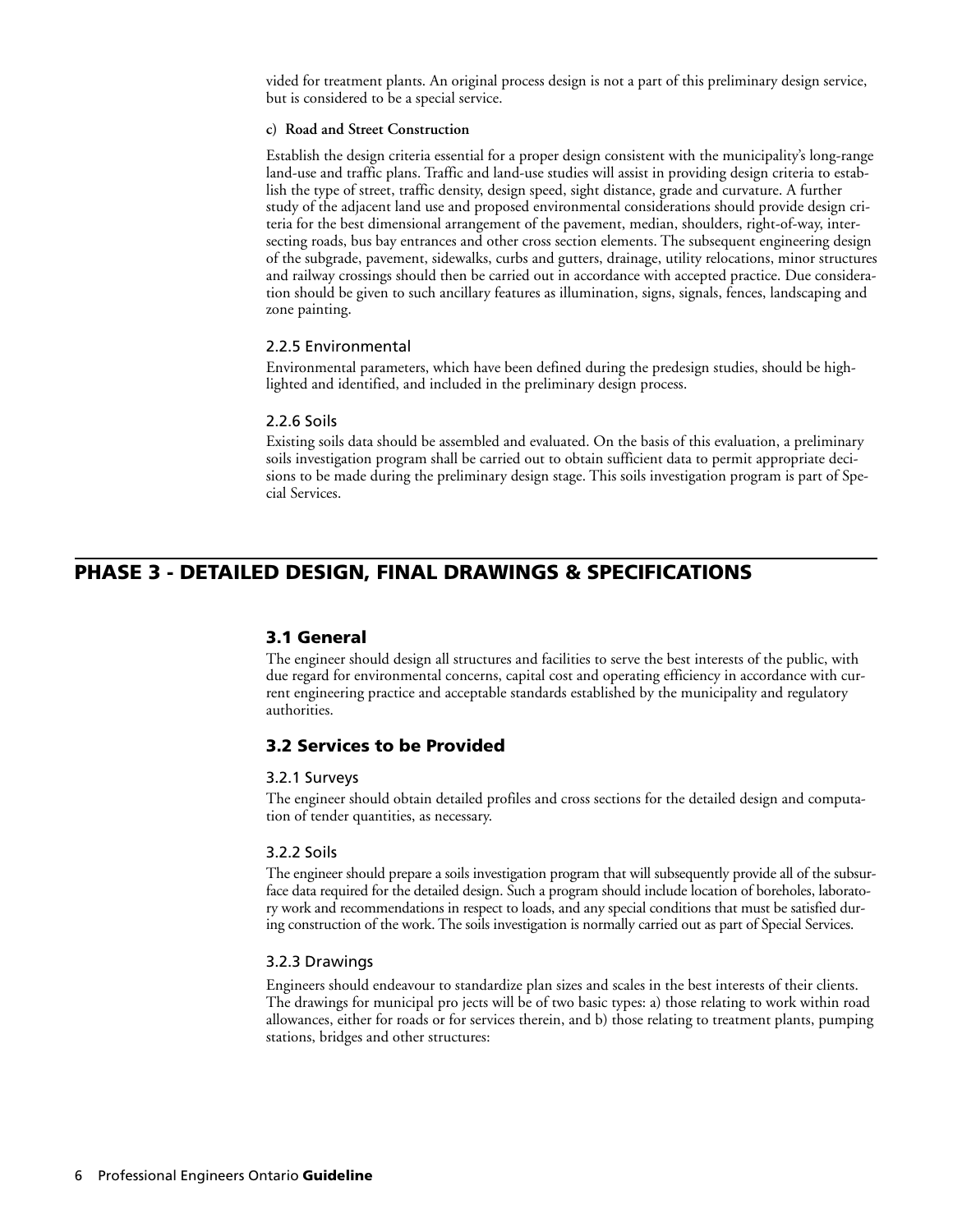#### **a) Works within Road Allowances**

These drawings should generally show plan and profile, augmented with cross sections and detailed drawings as required.

Plans and profiles should normally be drawn to a horizontal 1:500 scale and a vertical scale of 1: 100, subject to the requirements of the municipality. The north point should be shown on each plan, together with the names of the streets, lot numbers, property lines and frontage dimensions obtained from existing municipal plans.

Design details of standard units of construction, such as road sections, maintenance holes, catchbasins, valve chambers, hydrants, street light standards, guiderails and pipe bedding, should be presented on standard drawings at appropriate scales. Plans should show the location of all known existing utilities both underground and on the surface, all existing topographic features, including embankments, buildings, mature trees, entrances, signs, fences, etc., within the road allowance or in proximity to the work.

Profiles shall show the existing surface profile, the approximate location and elevation of known existing utilities that will be intersected by the new work, and any available soils information.

For roadwork, the profile should indicate the finished road surface, giving the length and grade of each tangent section of vertical curve.

For sewers and watermains, the profile should show an invert and obvert profile of the pipe. For sewers, invert and basement elevations should be shown and, for watermains, centreline elevation of depth of cover. For each section, the length, grade and class of pipe, and type of bedding or encasement for each section should be indicated.

#### **b) Treatment Plants, Pumping Stations, Bridges and Other Structures**

Design of pumping stations and plants shall be such that competitive bidding should be encouraged for the supply of equipment and structures, unless special conditions require the supply of specific equipment or structures.

These drawings should be grouped according to the type of work to which they relate and, where applicable, should comply with PEO guidelines in the structural, mechanical and electrical fields.

A general plan should show a summary of all proposed facilities and services at an appropriate scale. For large projects, a location plan at a convenient scale should be provided, showing the geographic location of the project in the municipality.

The manner of presentation of the work in the plan form, the rendering of detail in line diagrams, the dimensioning and lettering and all other drafting work should be carried out in a professional and skilled manner, to ensure that the work is presented in an orderly fashion, the facilities and structures are shown in a recognizable manner, and that the wording on the plans is simple, concise, grammatically correct and completely legible.

#### 3.2.4 Specifications

The specifications should be for all works shown on the drawings or for which the engineer is responsible. They should be complete, clear and concise, with a statement setting forth the general scope of work, followed by an adequate description of the various classes of work, segregated by trade and under proper sections and headings. The quality of materials and standard of work required of the contractor should be described in detail. Each section and heading should be identified for easy reference. Where applicable, standard specifications related to the type of work to be carried out should be used, and the nomenclature should be the same as that used on the plans.

#### 3.2.5 Other Contract Documents

As well as plans and specifications, the design function should include the provision of forms of bonds, a form of tender, schedule of quantities, articles of agreement, general conditions of the contract and special conditions that may be required by the client or other public agency.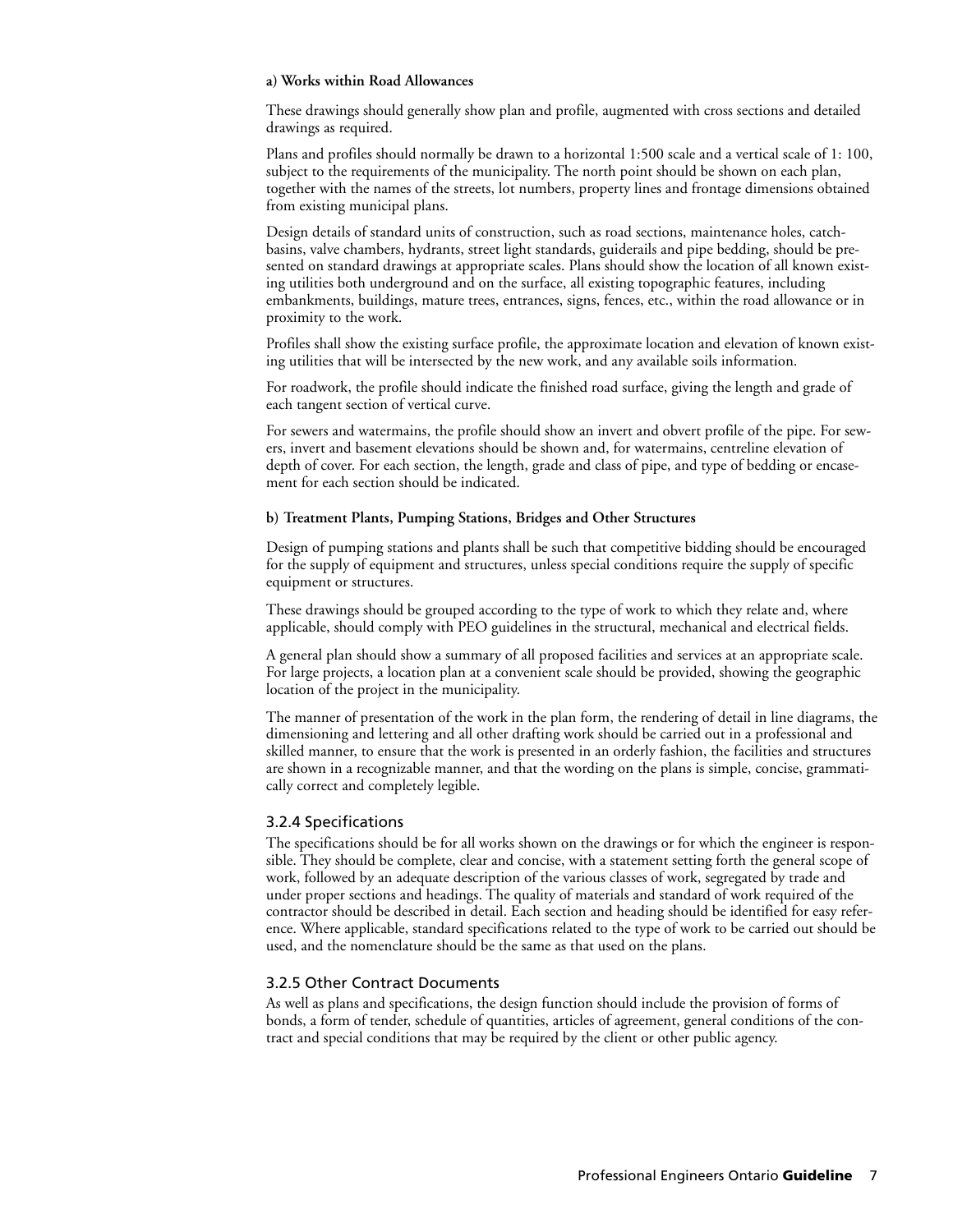#### 3.2.6 Final Cost Estimate

The engineer should provide the client with a cost estimate based on the final design.

#### 3.2.7 Approvals

Engineers should become familiar with all authorities having jurisdiction over any component of the works. They should submit plans, specifications, schedules, and applications for approval to clients and appropriate authorities, as required. They should attend meetings at the offices of these public authorities to discuss designs and provide explanations, for the purpose of furthering the applications towards approval.

In addition, engineers may be required to prepare special applications or reports, to assist the municipality in obtaining subsidy payments, grants or special financing from senior levels of government.

#### 3.2.8 Tender Call

The engineer should provide advice to the client during tender call, including tender evaluations and recommendation for award.

### **PHASE 4 - GENERAL REVIEW DURING CONSTRUCTION**

#### <span id="page-6-0"></span>**4.1 General Outline of Services**

When, in the opinion of the engineer, a resident engineer and staff are required, the engineer should so advise the client. This service may be provided by an authorized representative of the engineer, or by a sub-consultant reporting to the engineer, or by a representative retained directly by the client.

These services are provided by the engineer to determine that materials used and results achieved by the contractor are in general conformity with the design. Contractors are responsible for discharging their obligations under the terms and conditions of the construction contract. The engineer, on behalf of the client, should carry out a review of the work during its execution.

Contractors are responsible for discharging their obligations under the terms and conditions of the construction contract. The performance of the contract is not the engineer's responsibility, nor are review services rendered for the contractor's benefit. The contractor is responsible for the quality of the work.

It is to be understood that only work that has actually been seen during examination of representative samples can be said to have been appraised, and comments on the balance of the work are assumptions based upon extrapolation.

The extent of the engineer's duties for general review during construction should be clearly defined in the engineer's agreement with the client.

#### **4.2 Services to be Provided**

The office and field services to be provided by the engineer during this phase are as follows:

- ◆ advise the contractor on the interpretation of the drawings and specifications and issue supplementary details and instructions during the construction period as required;
- ◆ review for approval the construction schedule proposed by the contractor and comment on the procedures, methods and sequence of work;
- ◆ review submitted shop drawings to the degree necessary to determine if the contractor's work is in general compliance with the design requirements;
- ◆ consider and advise on alternative methods, equipment and materials proposed by the contractor;
- ◆ advise on the validity of charges for additions or deletions and advise on the issue of change orders;
- ◆ process contractor's progress and final requisitions and issue progress certificates for the client's acceptance;
- **◆** maintain adequate records related to the contracts;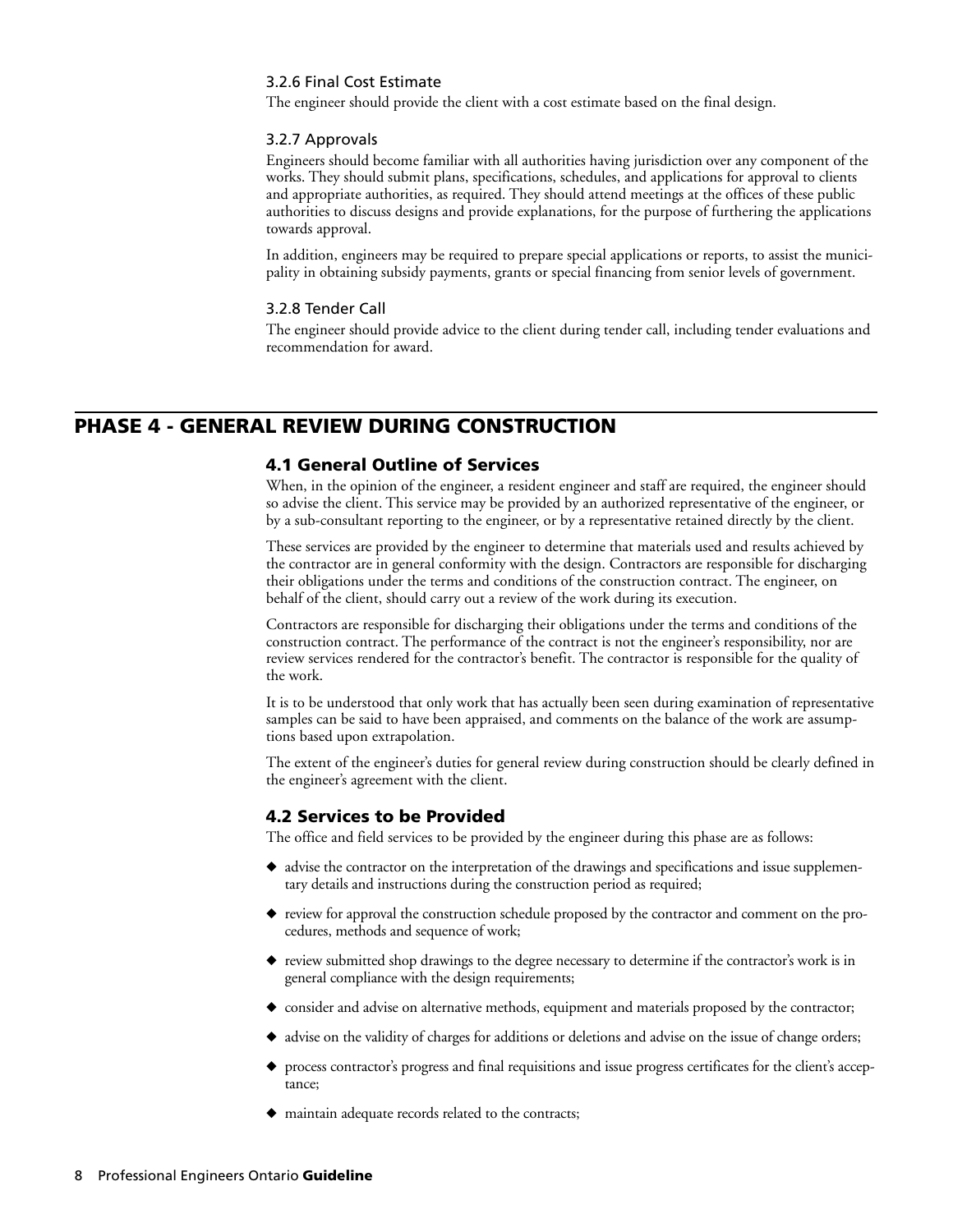- make periodic visits to the site during construction, to ascertain that the work is being executed in reasonable conformity with plans and specifications;
- ◆ arrange for the testing and inspection of materials and work by an authorized inspection and testing company, where the construction calls for such testing;
- **◆** attend job meetings as deemed necessary, and
- <span id="page-7-1"></span>◆ report progress and deficiencies to the client.

## **PHASE 5 - RESIDENT STAFF SERVICES DURING CONSTRUCTION**

Normally the resident staff services will be provided by the engineer on a full- or part-time basis. This service may be provided by an authorized representative of the engineer, or by a sub-consultant reporting to the engineer, or by a representative retained directly by the client.

Such services should include:

- ◆ provide reference line and elevation to the contractor and, where necessary, check the contractor's line and grade;
- **◆** determine if the contractor is carrying out the work in accordance with the contract documents and communicate with the contractor, the engineer's authorized representatives, and the client regarding deficiencies in the work, and other matters of direct interest or concern;
- **◆** arrange for, or carry out, all necessary field testing and inspection of materials and equipment installed;
- ◆ investigate, report and advise on unusual circumstances which may arise during construction;
- ◆ carry out final inspection at the conclusion of the construction contract, as part of the acceptance program of the client;
- ◆ obtain and record field information of construction details for the modification of contract drawings to show the work "as- built";
- **◆** maintain sufficient data to determine periodic progress of the work, and
- <span id="page-7-0"></span>prepare recommendations to the client regarding payments to the contractor, taking into account progress of work, materials and equipment delivered to site, and contractual and statutory holdbacks.

## **PHASE 6 - POST-CONSTRUCTION SERVICES**

The services in this category vary in scope and detail according to the needs of the client and should be described in the scope of the assignment.

They include but are not limited to:

- 1. Commissioning and start-up assistance.
- 2. Preparation of maintenance and operating manuals.
- 3. Preparation of "as-built" drawings.
- 4. Determination of deficiencies during the guarantee period and final acceptance documentation at its expiry.